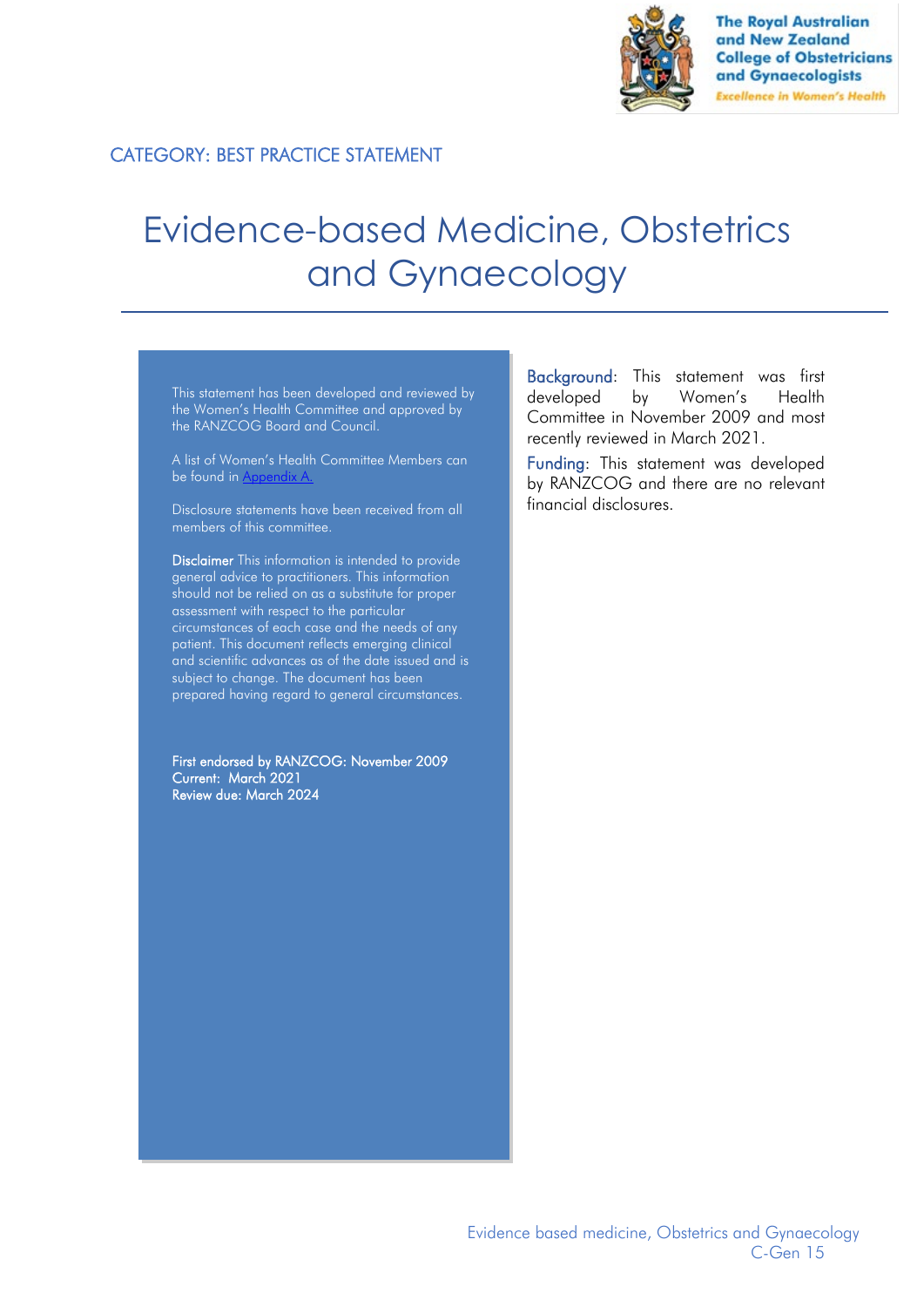RANZCOG recognises the NHMRC levels of evidence and associated grading of recommendations<sup>1-3</sup>. These classify systematic reviews of randomised controlled trials (RCTs) and RCTs themselves as the strongest evidence types to estimate the effect of clinical interventions. RANZCOG upholds the principle that clinical decision-making should be based on the strongest and most relevant evidence available, as applied to the patient's particular situation. In an era of exponentially increasing complexity of disease and medicine, this calls on clinicians to integrate available evidence, representing summarised experiences of a population, with clinical experience and patient preferences to best individualise management.<sup>4</sup>

Systematic reviews and RCTs constitute the highest level of evidence, because their findings represent the systematic and unbiased findings of many individual doctors on the scientifically proven benefits and harms of a given intervention. Accordingly, RANZCOG strongly supports clinicians recruiting to randomised controlled trials to scientifically test interventions for which there is clinical uncertainty, and applying their findings.

Nevertheless, it is important to also acknowledge that the best available evidence may not come from randomised trials, and other sources of evidence may need to be considered. Firstly, it is unfortunately often the case that pregnant and breastfeeding women are systematically excluded from clinical trials of therapeutics.<sup>5,6</sup> Because of their frequent exclusion from trials, RCT evidence is not always available for these unique, but not uncommon, populations. RANZCOG strongly advocates for the inclusion of pregnant and breastfeeding women in clinical trials. Secondly, a number of important adverse outcomes in obstetrics, are rare but due to the severity of the outcome, still occur at frequencies of clinical importance to some or most women. <sup>7</sup> Where infrequent outcomes are endpoints, the number of subjects required for a meaningful RCT are necessarily massive and may be unattainable. In such situations, observational studies may provide additional meaningful evidence. <sup>8</sup> Finally, not all clinical recommendations lend themselves to assessment by RCTs or even case-control, cohort or population studies. Sometimes the evidence is such that subjecting the matter to direct investigation is inappropriate or unnecessary. Gordon Smith's analogy with "use or non-use of the parachute" has been widely quoted as an example.<sup>9</sup> Likewise in medicine, the evidence that guides some recommendations may be derived from a compelling rationale.<sup>10</sup> For example, no one would suggest a trial of caesarean versus vaginal birth for a grade IV placenta praevia or enter their patients into a trial of placebo versus medication for a blood pressure of 200/150. These situations are however rare in medicine, and in the majority of situations such a compelling rationale cannot be derived from case-reports alone. Summarizing however, evidence-based medicine aims to help in getting the best estimate of the truth underlying medical interventions, be it from randomised clinical trials and meta-analysis or from studies more prone to bias, together with pathophysiological rationale and clinical expertise.

Recommendations for clinical practice in the form of Guidelines or College Statements are ultimately made by panels using their clinical expertise, and/or their expertise in the interpretation of all the available evidence. They aim to guide clinicians who simply lack the time and/or expertise to adequately find and assess the individual pieces of relevant evidence to support clinical decisions $^{\text{11}}$ . It is essential that experienced clinicians are adequately represented on these panels to ensure appropriate interpretation and applicability to specified clinical situations. Maybe the most important success factor for evidence-based medicine is the continuous awareness that our own perception of the world around us is biased.

Although guidelines are semantically a "guide" to clinical practice, they should be followed where they are relevant to a clinical decision, informed by the best scientific evidence that is available. If the circumstances of an individual patient result in a care recommendation contrary to the guideline, the rationale for deviation from accepted clinical practice should be clearly documented.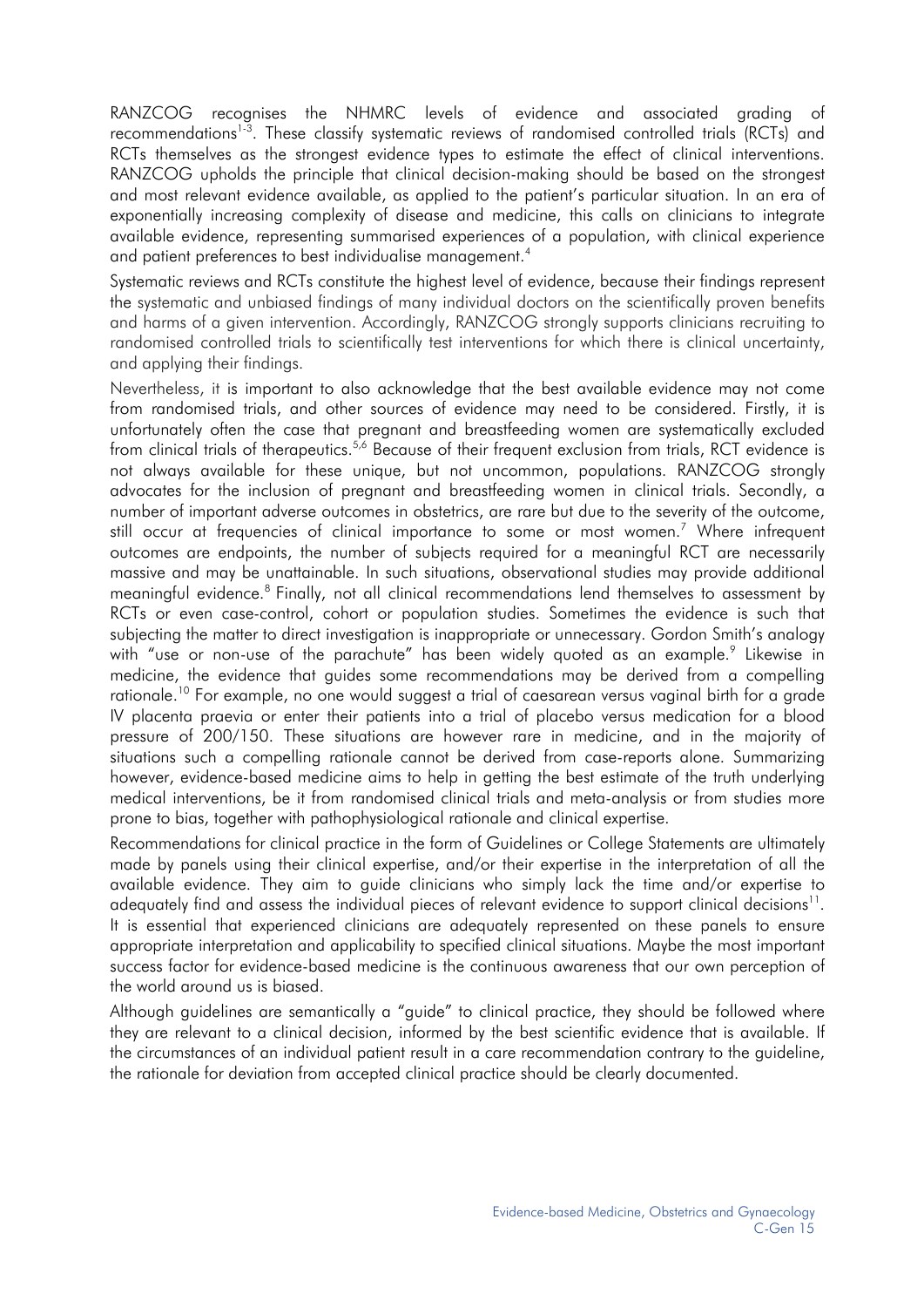# **References**

- 1. NHMRC. How to use the evidence: assessment and application of scientific evidence. .
- 2. NHMRC. Additional levels of evidence and grades for recommendations. .
- 3. Craig JC, Irwig LM, Stockler MR. Evidence-based medicine: useful tools for decision making. The Medical journal of Australia. 2001;174(5):248-53.
- 4. Sturmberg JP. Evidence-based medicine-Not a panacea for the problems of a complex adaptive world. J Eval Clin Pract. 2019;25(5):706-16.
- 5. Whitehead CL, Walker SP. Consider pregnancy in COVID-19 therapeutic drug and vaccine trials. Lancet. 2020;395(10237):e92.
- 6. LaCourse SM, John-Stewart G, Adams Waldorf KM. Importance of inclusion of pregnant and breastfeeding women in COVID-19 therapeutic trials. Clin Infect Dis. 2020.
- 7. Walker SP, McCarthy EA, Ugoni A, Lee A, Lim S, Permezel M. Cesarean delivery or vaginal birth: a survey of patient and clinician thresholds. Obstetrics and gynecology. 2007;109(1):67- 72.
- 8. Glezerman M. Five years to the term breech trial: the rise and fall of a randomized controlled trial. American journal of obstetrics and gynecology. 2006;194(1):20-5.
- 9. Smith GC, Pell JP. Parachute use to prevent death and major trauma related to gravitational challenge: systematic review of randomised controlled trials. Bmj. 2003;327(7429):1459-61.
- 10. Diaz M ND. Heroes and martyrs of quality and safety. Pasteur and parachutes: when statistical process control is better than a randomized controlled trial. Quality and Safety in Health Care 2005. 2005;14:140-3.
- 11. Mercuri M. The ever-shifting source of authority on what works in clinical medicine. J Eval Clin Pract. 2019;25(5):703-5.
- 12. Evidence. RANZCOG O&G Magazine 2012;14(2 Winter).RANZCOG endorses the principles of Evidence-based medicine and recognises the NHMRC levels of evidence and grades of recommendations. 1-3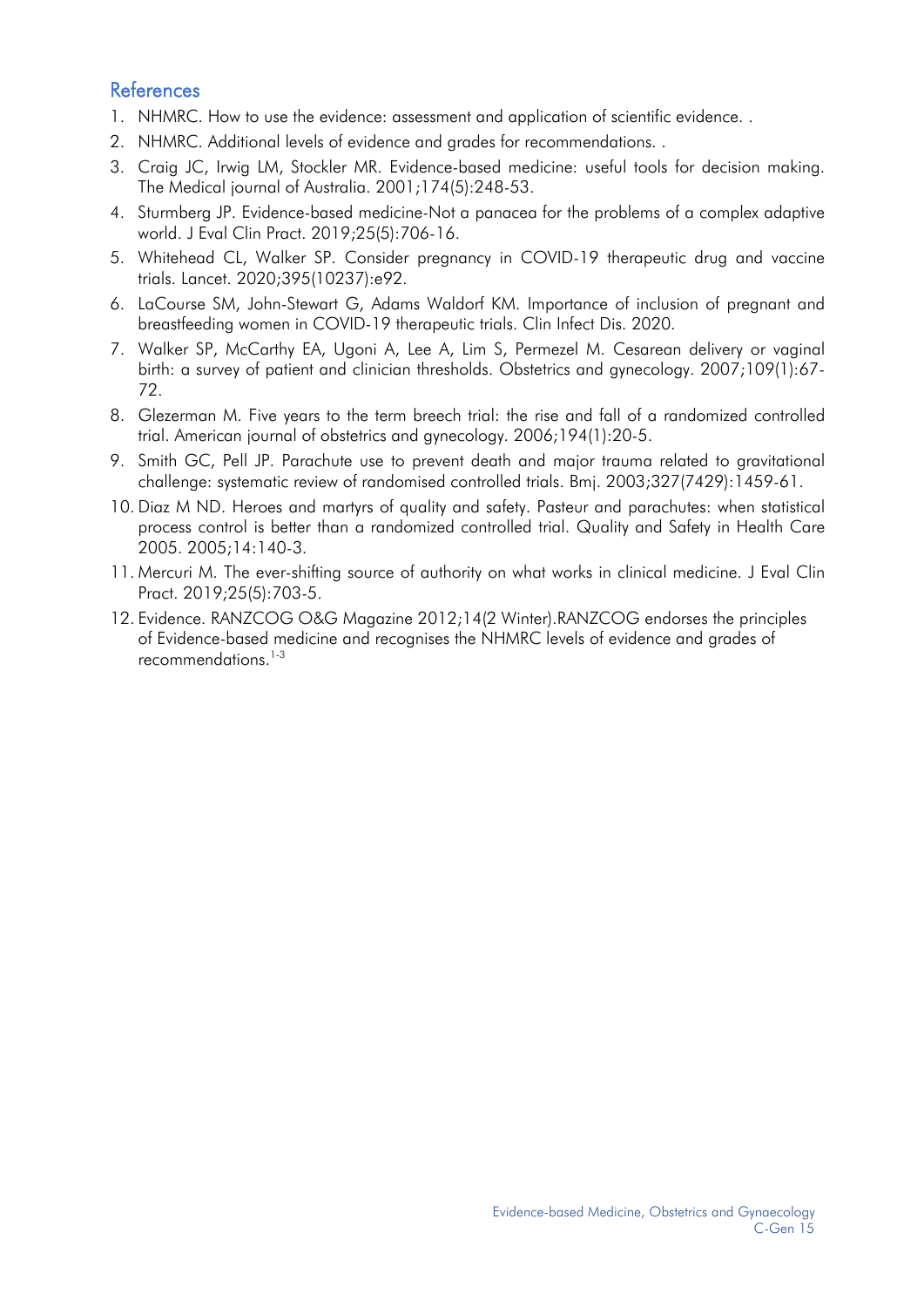# **Appendices**

Appendix A: Women's Health Committee Membership

| Name                              | Position on Committee           |
|-----------------------------------|---------------------------------|
| Professor Yee Leung               | <b>Chair and Board Member</b>   |
| Dr Gillian Gibson                 | Deputy Chair, Gynaecology       |
|                                   | Deputy Chair, Obstetrics and    |
| Dr Scott White                    | Subspecialties Representative   |
| Associate Professor Ian Pettigrew | Member and EAC Representative   |
| Dr Kristy Milward                 | Member and Councillor           |
| Dr Will Milford                   | Member and Councillor           |
| Dr Frank O'Keeffe                 | Member and Councillor           |
| Professor Sue Walker              | Member                          |
| Dr Roy Watson                     | Member and Councillor           |
| Dr Susan Fleming                  | Member and Councillor           |
| Dr Sue Belgrave                   | Member and Councillor           |
| Dr Marilyn Clarke                 | <b>ATSI Representative</b>      |
| Associate Professor Kirsten Black | Member                          |
| Dr Thangeswaran Rudra             | Member                          |
| Dr Nisha Khot                     | Member and SIMG Representative  |
| Dr Judith Gardiner                | Diplomate Representative        |
| Dr Angela Brown                   | Midwifery Representative        |
| Ms Ann Jorgensen                  | <b>Community Representative</b> |
| Dr Ashleigh Seiler                | Trainee Representative          |
| Prof Caroline De Costa            | Co-opted member (ANZJOG member) |
| Dr Christine Sammartino           | Observer                        |

# Appendix B Contributing Authors

The Women's Health Committee acknowledges the contribution of Prof Ben W. Mol to this statement.